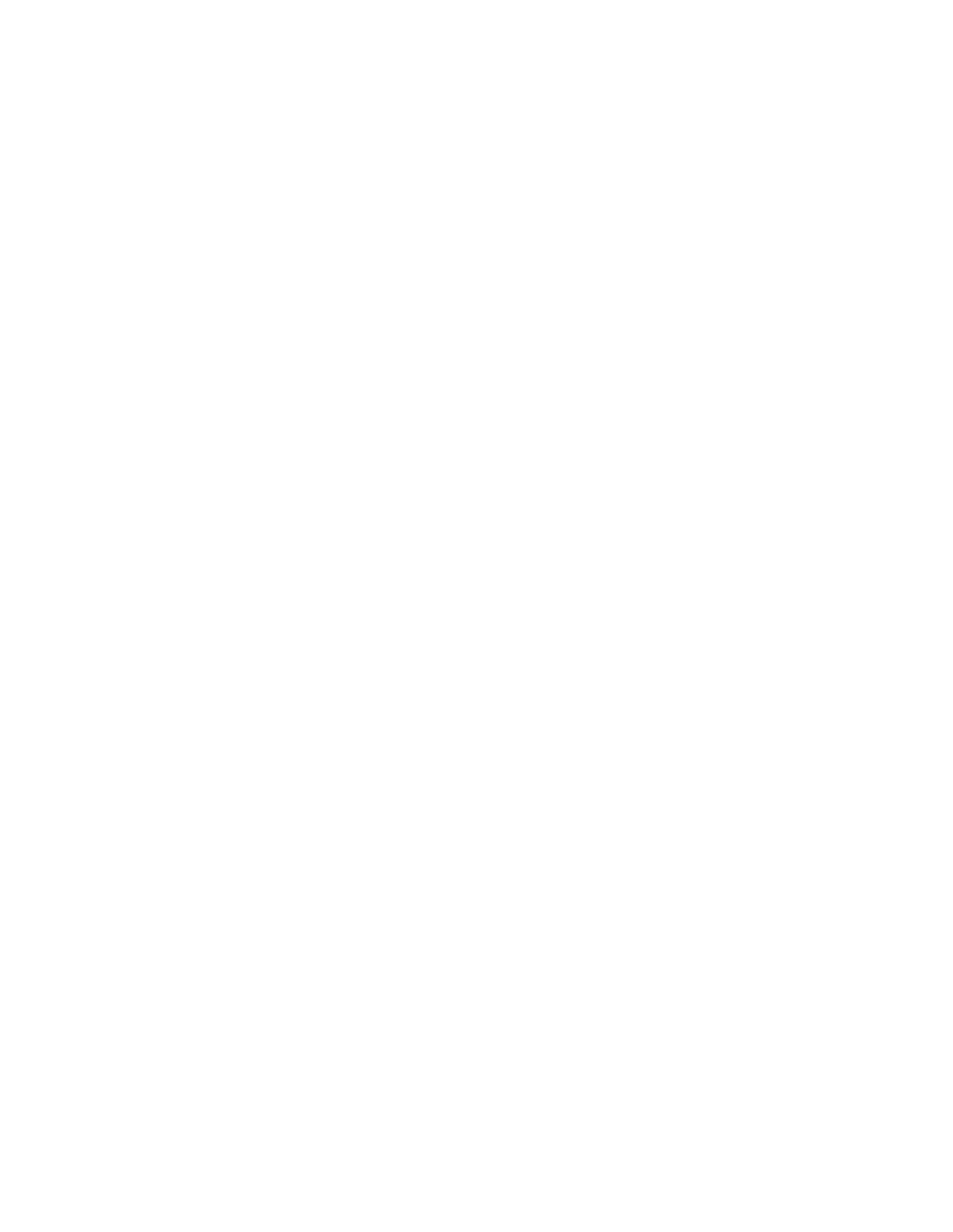# **CENTRALIZED FEE NEGOTIATION PROFESSIONAL SERVICES AND FEES HANDBOOK**

In January 1996, CDB began the Centralized Fee Negotiation (CFN) process, a new program for the negotiation of professional services and fees. This process was conceptualized through CDB's quality program, to respond to the contemporary needs of CDB and the design industry.

The CFN process was developed to address several issues determined to be key to both parties. These issues include: consistency in fee application, timely negotiation and contract processing, equitable fees for services rendered and negotiating for only those services consistent with the terms of the agreement that are required to achieve the mutually agreed upon scope of work.

This fourth edition of the Professional Services and Fees Handbook has been developed to assist the CDB and design industry in negotiating compensation associated with the 2006 edition of the CDB Professional Services Agreement, (PSA), as well as all required modifications thereto. This handbook has been prepared in accordance with CDB's Centralized Fee Negotiation (CFN) process and professional service compensation policies.

## **TABLE OF CONTENTS**

| ×<br>٠ |  |
|--------|--|
|--------|--|

| THE CFN PROCESS / General Information                           |   |
|-----------------------------------------------------------------|---|
| DETERMINING THE BASIC SERVICES FEE                              |   |
| Remodeling Project Classification                               | 3 |
| New Construction Project Classification                         | 3 |
| ADDITIONAL SERVICES                                             | 3 |
| CONSTRUCTION ADMINISTRATION FEE (CAF)                           |   |
| <b>INSURANCE REQUIREMENTS</b>                                   |   |
| Calculating the Professional Liability Insurance Limit          |   |
| Response Action Contractors Indemnification Act                 | 5 |
| DIRECT WAGE EXPENSE (DWE)                                       | 5 |
| A/E OVERHEAD & PROFIT MULTIPLIER RATES                          | 5 |
| PERIODIC SITE VISITS / ON-SITE REPRESENTATIVE                   | 6 |
| DETERMINING PROJECT CONSTRUCTION DURATION                       |   |
| NON-ELIGIBLE REIMBURSABLE PROFESSIONAL SERVICE EXPENSES         |   |
| ELIGIBLE REIMBURSABLE PROFESSIONAL SERVICE EXPENSES             |   |
| PRESENTATION RENDERINGS                                         | 8 |
| BIDDING DOCUMENTS REPRODUCTION EXPENSES                         | 8 |
| ASBESTOS PROJECT SAMPLE REIMBURSEMENT LIMITS (PCM / PLM / TEM)  | 8 |
| ASBESTOS PROJECT ON-SITE REPRESENTATIVE COMPENSATION GUIDELINES | 9 |
|                                                                 |   |

## TABLES

| A - DIVISION OF BASIC SERVICES COMPENSATION                  | 10. |
|--------------------------------------------------------------|-----|
| B - REMODELING PROJECT BASE FEE COMPENSATION GUIDELINE       | 12. |
| C - NEW CONSTRUCTION PROJECT BASE FEE COMPENSATION GUIDELINE | 13. |
| D - PROJECT TYPES / REMODELING CLASSIFICATION                | 14  |
| E - PROJECT TYPES / NEW CONSTRUCTION CLASSIFICATION          | 15  |
| F - ALLOWABLE OVERHEAD ITEMS                                 | 16. |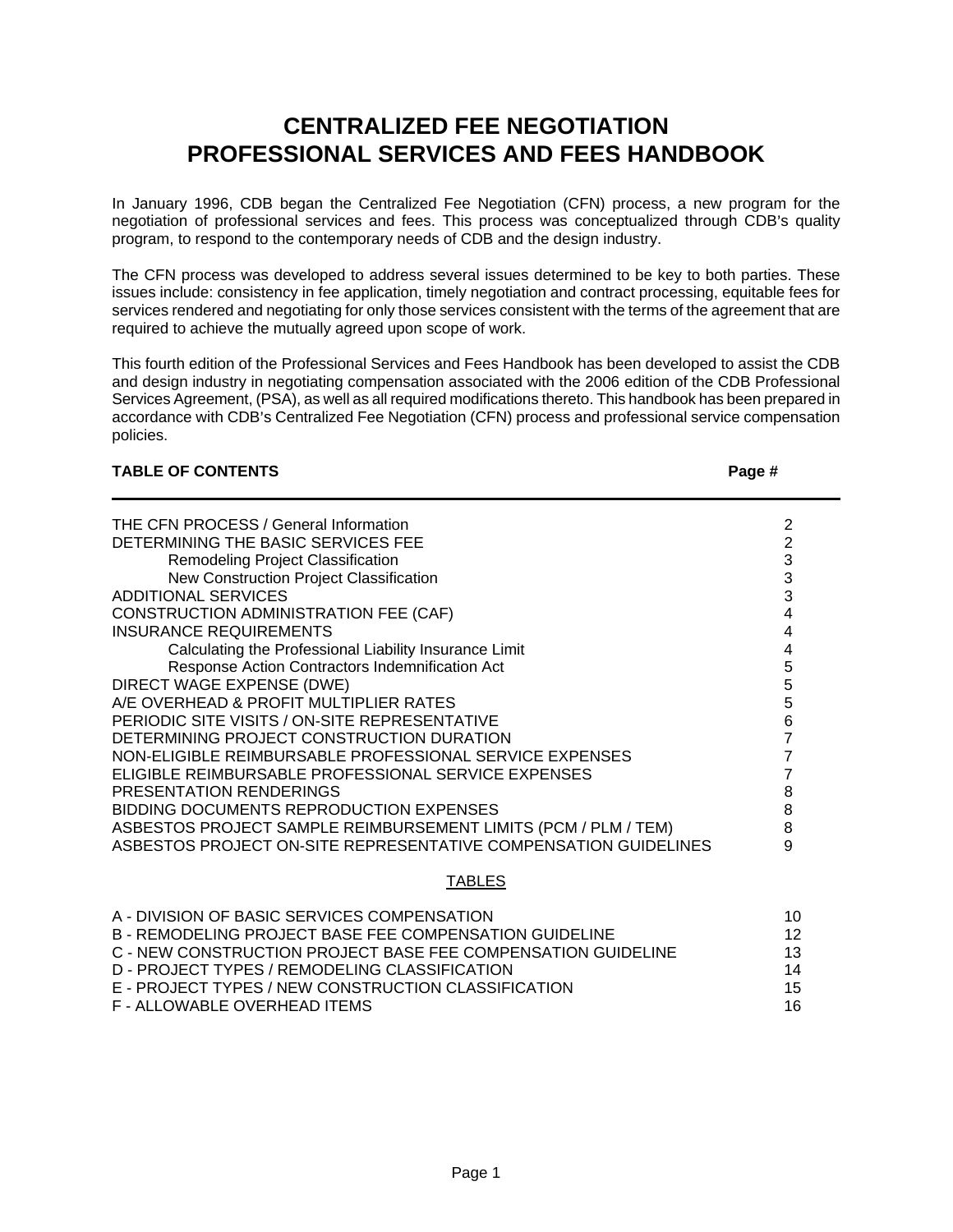The CFN process was developed by the Contract Administration Division of CDB and is administered by CDB Contract Executives (CE). The CE is responsible for the negotiation of all Professional Service Agreements excepting those projects designated as an emergency with proper affidavits filed. Most negotiations are handled directly by the CE; however, emergency projects are generally negotiated by the CDB Project Manager under the guidance of the CE and/or Construction Regional Manager.

Contract negotiations shall commence immediately upon agreement of the scope of work. For most projects, this means immediately after the project orientation meeting. It is therefore important that the A/E ensures that person(s) with an understanding of the CFN process and with the authority to make financial commitments for the firm be in attendance at all orientation meetings. Fee discussions shall not take place in the presence of the Using Agency or any consultants to the A/E without permission of the A/E.

CDB and the A/E shall first reach consensus on the services required to fulfill the scope of work as agreed to in the orientation meeting before attempting to reach a compensation agreement. Generally, negotiations will begin by CDB presenting for discussion, the projected scope and degree of difficulty of professional services anticipated to fulfill the scope of work, using information obtained prior to the orientation meeting. CDB will also prepare a compensation proposal that is aligned with the projected services and will present it for discussion. This "first offer" by CDB is meant as a starting point to begin negotiations in the appropriate "neighborhood". In some cases when the project scope and scope of services are not easily defined or are complex in nature, CDB may request the A/E submit the "first offer" by providing an interpretation of the scope, services proposed to fulfill the scope and a proposed fee for the services. The CE will then confer with the using agency and CDB PM to reach consensus on the scope of work as presented by the A/E prior to moving forward with negotiations. In other cases when the project scope and scope of services are not easily defined or are complex in nature, a partial agreement may be written. The method of determining the fee for a partial agreement may or may not be used to determine the balance of a full service agreement.

To ensure the timely delivery of professional service agreements and to maintain timely project delivery, CDB has adopted a policy wherein all contract negotiations shall be completed within forty-five (45) calendar days after the A/E is selected by the Board. Negotiations not completed within this time shall be brought to the attention of the Contract Administration Division Administrator for discussion with the Executive Director. Consequences of not completing negotiations within the 45 day period may include rescinding the A/E's project award.

#### **DETERMINING THE BASIC SERVICES FEE**

The determination of compensation for the performance of basic services is through negotiation of fees and services with CDB based on the following criteria:

- 1. The project type classification.
- 2. The scope of basic services required to complete the agreed upon project scope.
- 3. The degree of difficulty of the scope of basic service tasks as applied to the particular project.
- 4. The proposed project construction budget. (Used primarily as a benchmark reference).

Projects will be classified as either new construction or remodeling. Each classification is broken down into three levels of complexity as described below. Classifications are based upon the nature of the work and not upon classification of the facility.

- Group 1 Most complex both in design and detail, and will involve complex programs, mechanical systems, code requirements, etc.
- Group 2 Normal or average complexity, may include a combination of more and less complex elements in the scope.
- Group 3 Least complex, projects will be of simple or repetitive construction without any great degree of special finish or design effort. May include projects where equipment purchases comprise a large portion of the construction budget and/or, projects where state standard designs, details and/or specifications are provided to the A/E, including site-adapt, design re-use, projects.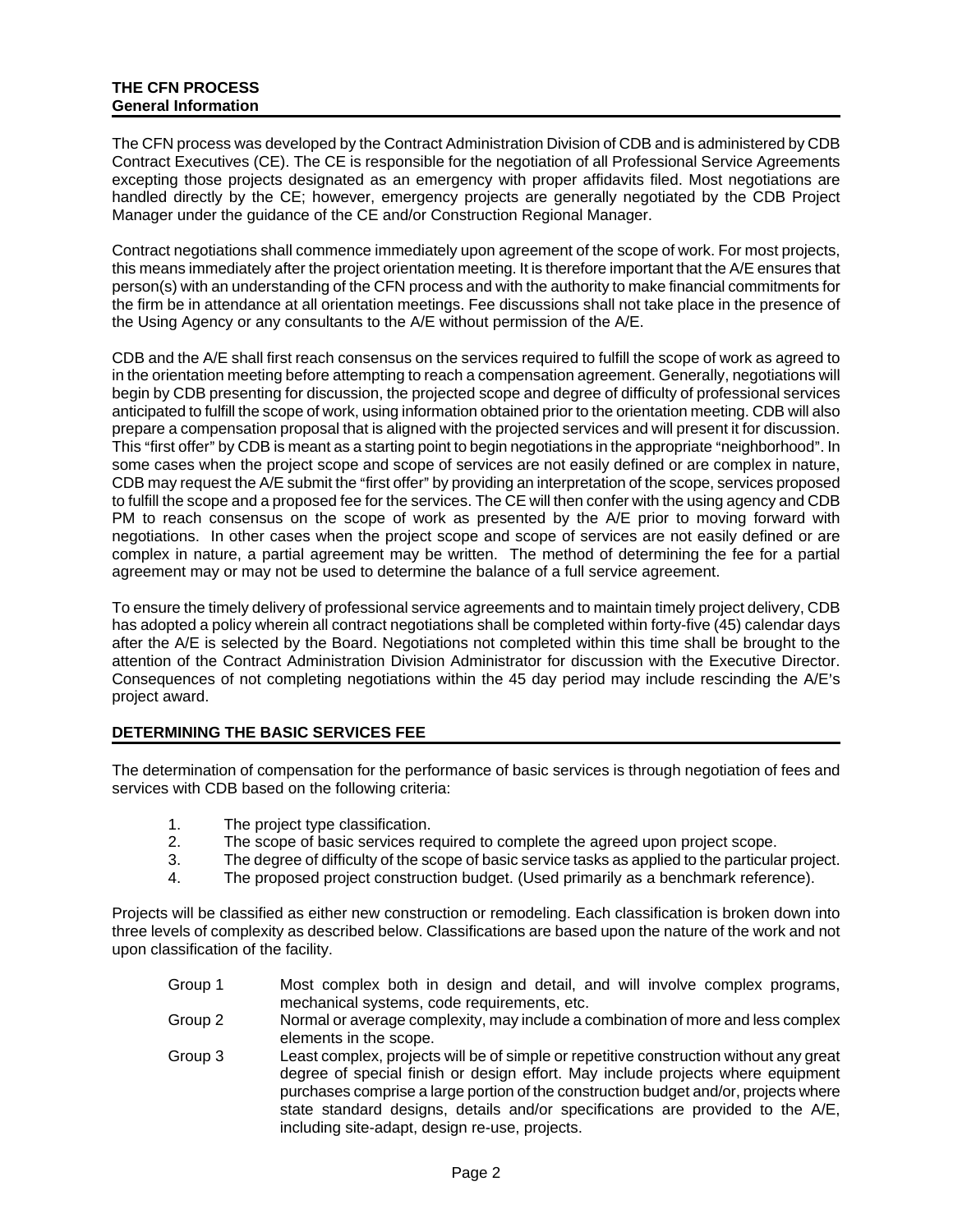Project classifications and complexity levels are determined by the Contract Executives prior to the project being advertised for professional services. Classifications are determined by the project scope statement and/or legislative language of the funding appropriation and cannot be changed. Complexity levels may be negotiated based on the agreed upon scope of work as discussed at the project orientation meeting.

It is recognized that there can be considerable variance between projects of a similar project budget and/or classification. Table A, is a breakdown of the major tasks associated with the basic services described in the Professional Services Agreement, (PSA). This table shall be utilized to determine the scope and degree of difficulty of professional services required for a specific project.

The proposed project construction budget is defined in Article 11 of the PSA. Generally, CDB determines the total project budget when the project is drafted and released.

Tables B and C, have been provided to illustrate typical base service fees that can generally be expected when the construction cost budget and project classification are known. The variable rates indicated are required by the CFN process which as previously indicated, also takes into consideration the scope of services required to achieve the project scope. The mid-point in each range represents 100% complexity as indicated in Table A. The CE will present all base fee offers in terms that do not include the CAF. The maximum or minimum fee percentages shown or calculated will not be exceeded.

#### **Remodeling Project Classification**

A project will be classified a remodeling type where the primary scope of work is to remodel, renovate, refurbish, repair, replace, upgrade, etc., any existing construction. This classification includes projects that may alter the original function of the existing construction. Some remodeling projects may include minor new construction as defined below. Projects typically classified as remodeling are shown in Table D.

#### **New Construction Project Classification**

A project will be classified a new construction type where the primary scope of work is to construct additional space or amenities for a specific purpose as indicated in the project scope. Some new construction projects may include minor remodeling as defined above to facilitate the new construction. Projects typically classified as new construction are shown in Table E.

#### **ADDITIONAL SERVICES**

Services required of the A/E that are not provided for as a basic service in the PSA or included in this handbook under reimbursable expenses are customarily referred to as additional services. Additional services may be negotiated into the base services scope of work or listed separately as provided for in Appendix A of the agreement. When this option is exercised, the scope of work for the additional services shall be clearly defined and attached to the agreement. The items listed below are examples of services generally considered as being outside the scope of the basic services provided for in the agreement. This list is not intended to be all-inclusive.

- A. Project programming including determining program activities, space requirements and equipment needs.
- B. Conceptual project cost estimating for purposes of CDB or the Using Agency to obtain present or future phase project funding.
- C. Changes in project scope (See Article 4 in PSA).
- D. Design of alternate bids that enhance the base bid design (See Article 11 in PSA).
- E. Preparation of multiple phase bid packages.
- F. Additional or redundant services made necessary by the default of a contractor (when specifically requested by CDB).
- G. Preparation of addenda due to a change in the project scope or, as a result of CDB failing to provide statutory bid materials in a timely manner.
- H. Environmental impact statements.
- I. Wetland compensation/mitigation design.
- J. Services in connection with public hearings or legal proceedings except where the A/E is party thereto.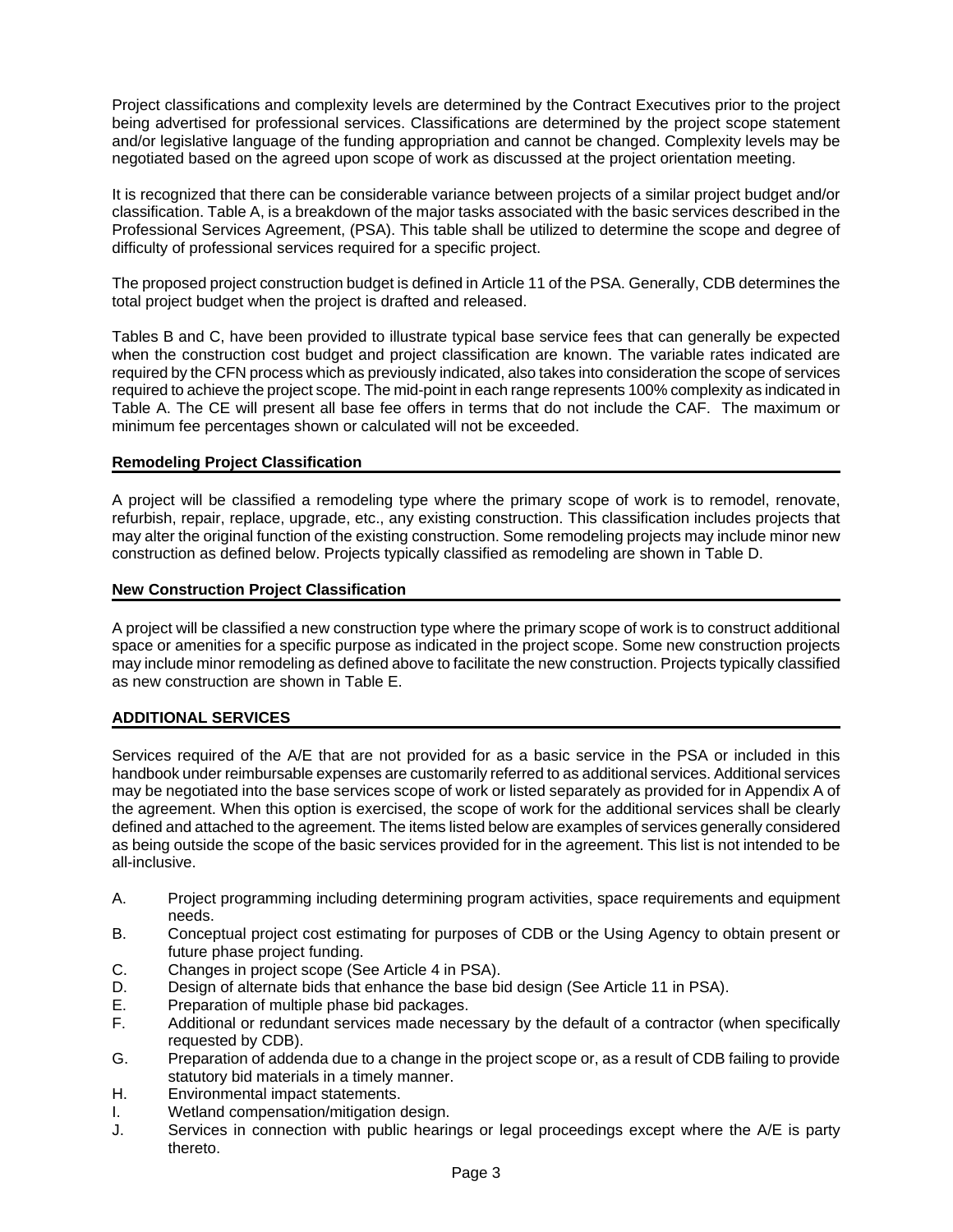- K. Coordination of Asbestos Consultant (When asbestos work is not advertised as a part of the project scope).
- L. Services required to facilitate the Art-in-Architecture program.
- M. Special meetings and/or presentations as pre-approved by CDB.

#### **CONSTRUCTION ADMINISTRATION FEE (CAF)**

The CAF is a fee funded through the project budget that is paid to CDB for administering a capital project. Initially legislated in Fiscal Year 1979, the CAF is a critical component of CDB's yearly operating budget. Paragraph 4.4 of the PSA explains how CAF is calculated and paid in A/E contracts.

The CAF amount on A/E contracts is added to the sum of the negotiated base service and additional service fees as indicated on Appendix A of the agreement.

#### **INSURANCE REQUIREMENTS**

Refer to Article 5 of the PSA for complete information regarding insurance required for CDB contracts.

The following information is furnished to provide assistance to the A/E in an effort to submit the insurance required in the correct manner acceptable to CDB. This information should be shared with the firm's insurance agent/broker.

- Certificates of insurance must show the specific insurance company affording coverage. Group names such as "CNA" are unacceptable.
- All insurance must be listed in the firm's name except, in the case of a sole owner.
- Each firm must have automobile insurance. If a firm owns no company vehicles, non-owned/hired automobile insurance must be obtained.
- Proof of insurance is required on a per project basis. Current certificates of insurance shall be furnished by the A/E upon commencement of fee negotiations.
- Commercial General Liability and Umbrella coverage certificates shall name CDB as additional insureds.
- All projects involving environmental and asbestos work must carry the minimum limits of the following on the employer's liability regardless of umbrella coverage:
	- a) \$500,000 Bodily Injury per person
	- b) \$500,000 Bodily Injury per occurrence
	- c) \$500,000 Property Damage per occurrence

#### **Calculating the Professional Liability Insurance (PLI) Limit**

CDB will specify the limit of professional liability required for a project. The limit of liability is generally determined by either direct calculation, or by interpreting the potential for liability exposure based on the project scope of work. The PLI limit shall be \$100,000 on any project requiring PLI with a total project budget of \$500,000 or less. The direct calculation method to determine the required PLI for projects \$500,001 to \$25,000,000 is as follows: Total Project Budget x 20%, rounded up to the next \$250,000 (maximum \$5,000,000 in coverage)

For projects \$25,000,001 and above, the PLI shall be determined by interpreting the potential for liability exposure. The A/E is required to carry the PLI coverage indicated in the award notification letter as a basic service to the agreement. The indicated PLI is required at the time the A/E enters into the agreement unless otherwise negotiated. CDB may negotiate a deferment of full PLI coverage as required by the project until such time as there is liability exposure (i.e. construction commences). Reimbursement for premiums for coverage in excess of the advertised minimum may be negotiated into the agreement.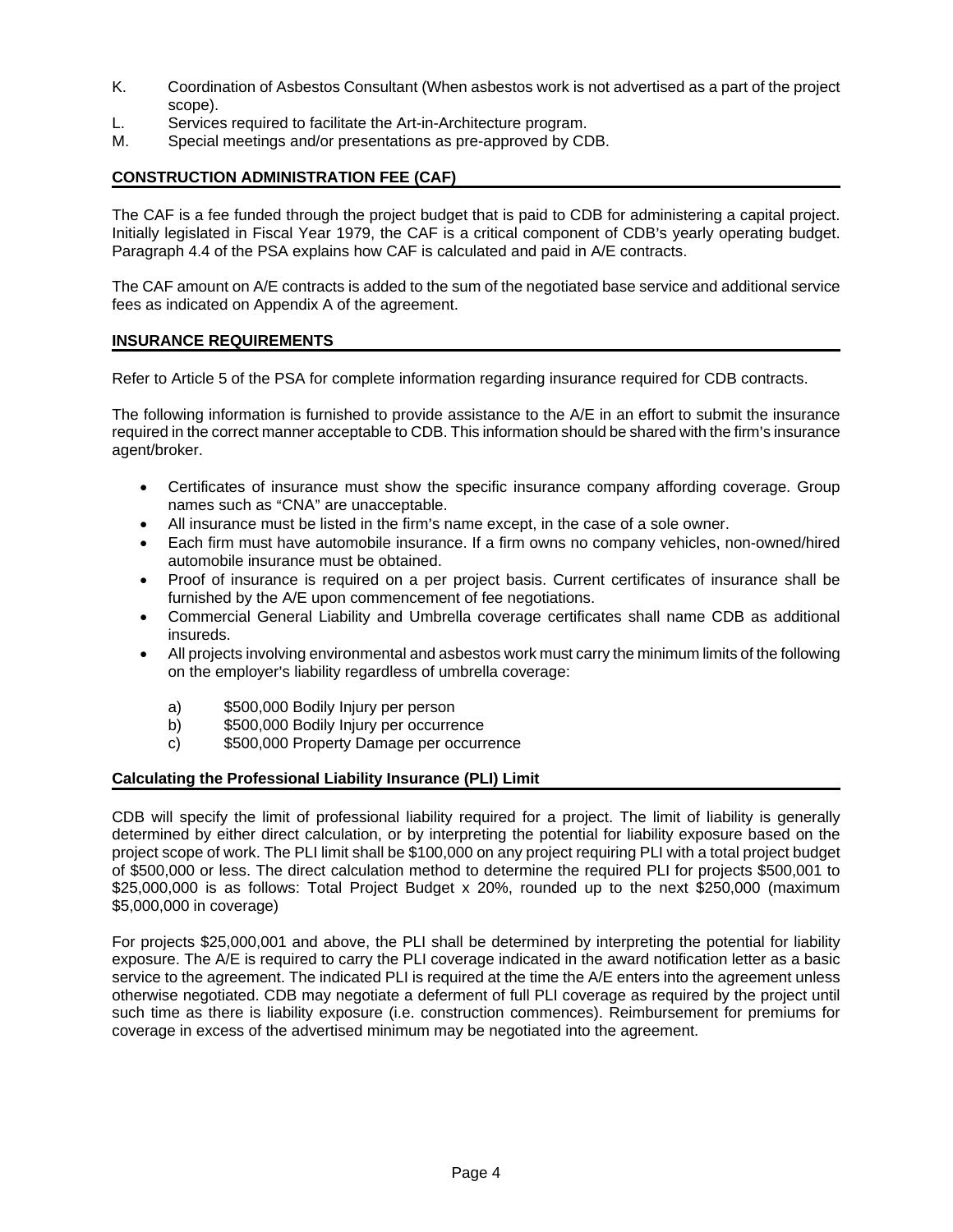#### **Response Action Contractors Indemnification Act**

For projects such as asbestos abatement and leaking underground storage tank remediation, or other projects that involve hazardous pollutants as defined in the Response Action Contractors Indemnification Act (RACIA) 415 ILCS 100/1 et seq. CDB will provide an attachment to the professional services agreement which states that the A/E's liability for hazardous substance and pollutant related claims is acknowledged to be limited by the statute.

#### **DIRECT WAGE EXPENSE (DWE)**

Direct Wage Expense is defined as the actual straight time hourly wages paid to employees, exclusive of statutory and fringe benefits, including personal and/or corporate performance/profit bonuses. The DWE rate of any A/E employee or employee of its consultant(s) shall be subject to audit by CDB. Evidence of DWE may be provided through certified payroll register, check stubs, or similar method that clearly indicates actual straight time wages.

## **A/E OVERHEAD & PROFIT MULTIPLIER RATES**

The overhead and profit multiplier applicable to each agreement is indicated on Appendix A to the agreement. Overhead and multiplier rates are a component of the negotiation used primarily to determine the billable rate for on-site observation. Negotiations for compensation of additional services may also incorporate the use of the overhead and profit multiplier.

CDB's standard overhead and profit multiplier is 2.60. The method of calculation for any OH&P rate is illustrated below using the CDB standards.

#### DWE (1.00) + Overhead Rate (1.30) = 2.30 + Profit Markup (13% *or 0.299)* = 2.60 OH&P

CDB's standard multiplier shall be used except when the A/E provides an overhead audit in accordance with the guidelines established herein. Evidence of the audited rate must be provided each time an A/E negotiates an agreement for a project. CDB will accept overhead audits prepared by:

- a) Certified Public Accounting (CPA) firm.
- b) Illinois Department of Transportation

Acceptable overhead audits are subject to the following guidelines:

- 1. Audit may not be based upon information more than three (3) CDB fiscal years old.
- 2. IDOT audits may not state that the rate is "provisional".
	- a. Chiv the exact audited overhead rate will be considered. A/E not permitted to "addback" expenses not normally included as part of an IDOT audit.
- 3. Statements provided by an independent CPA firm must clearly indicate the words "audited" overhead" and include the following information.
	- a. Auditor's Opinion
	- b. Copy of the Trial Balance or other source document utilized as basis for the calculation.
	- c. Overhead Calculation
- 4. Overhead is limited to the guidelines established in Table F, Allowable Overhead Items.

The following formula shall be used to calculate an overhead rate derived by an independent CPA firm's audit of the A/E: Overhead Rate = Total Allowable Overhead Direct Labor Dollars (DLD)

Direct Labor Dollars (DLD), is defined as total wages paid to professional/technical employees for work directly chargeable to clients, less the premium portion of wages paid for overtime and statutory and fringe benefits. For sole proprietorship and partnership firms the DLD for a principal shall be the figure reported as personal income on the individual's federal tax return.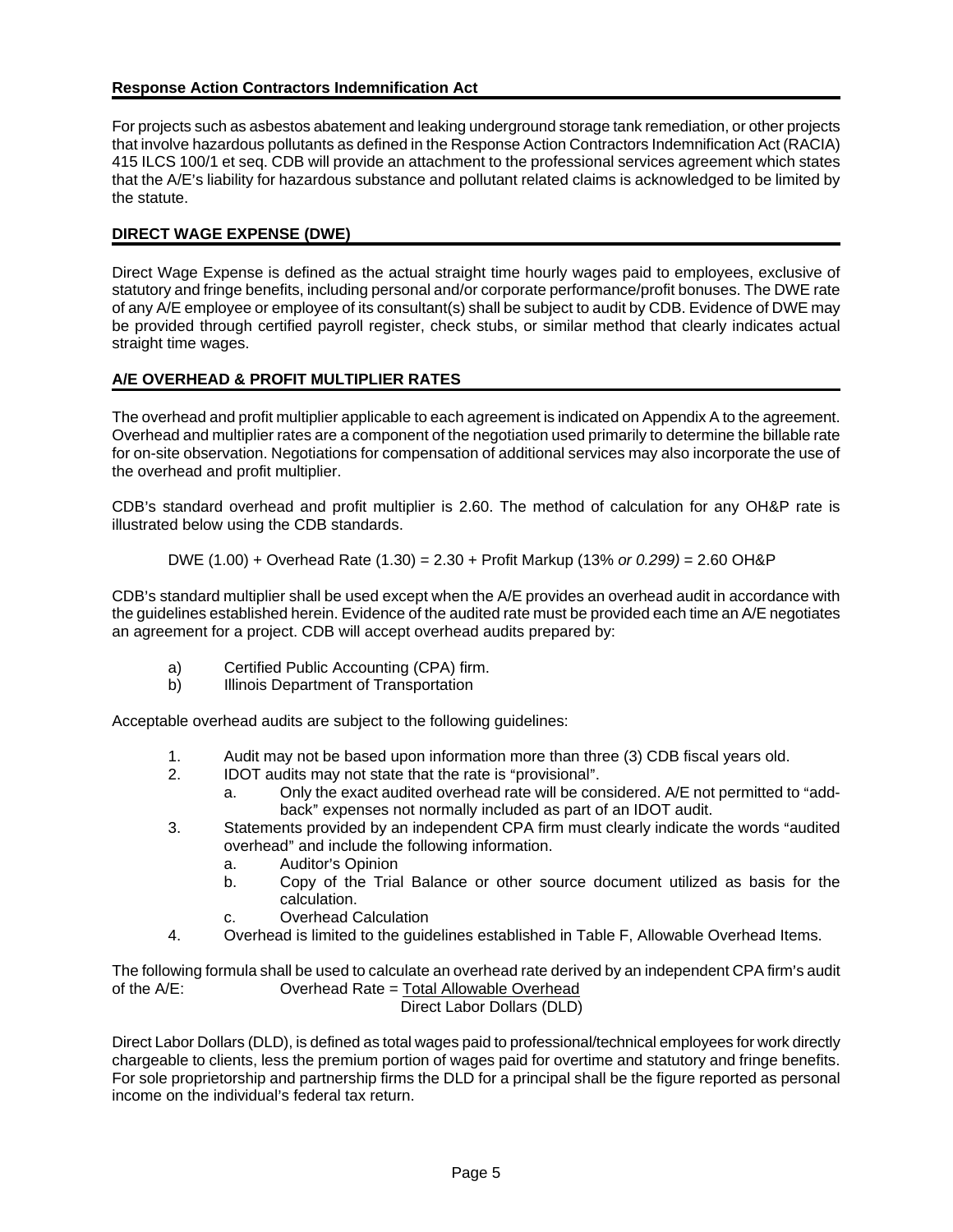CDB will review its standard Overhead Rate on a yearly basis. Should the review warrant an adjustment to the rate, it will be published in CDB's Professional Services Bulletin. A/E agreements in effect at the time of adjustment will not be amended.

When an A/E submits an audited overhead in excess of the current standard rate (1.30), and that rate is approved for use by CDB's Internal Audit Division, CDB reserves the right to negotiate the profit multiplier.

During the life of the agreement, the A/E may provide updated information regarding its audited overhead for purposes of adjusting the OH&P rate indicated on Appendix A. CDB will provide a written modification to change the rate. The effective date of the rate change shall not be prior to the date CDB was provided the information. All rate modifications must comply with the provisions previously stated above.

#### **PERIODIC SITE VISITS / ON-SITE REPRESENTATIVE**

Article 14.12 of the PSA delineates the basic service duties required for periodic site visits which are conducted for purposes of quality control. The minimum visits indicated may be adjusted as a component of the negotiation.

When included in the agreement, CDB may request that the A/E provide one or more on-site representatives to facilitate the progress of the project and report on special conditions and critical installations. The duties of the A/E on-site representative are limited and exclusive of construction phase basic services and are further explained in Article 14.13 and Article 15 of the PSA. It is conceivable and permitted to have more than one person on the site performing work related to both types of project observation.

When required, an allowance for on-site representation compensation will be included in the agreement on Appendix A. This allowance is a budgetary amount agreed upon between CDB and the A/E based on DWE of the anticipated on-site representative (or representatives), the negotiated OH&P rate, the estimated hours required on site and travel hours. The agreed upon budget is payable as services are performed. This budget is not a lump-sum value payable to the A/E regardless of actual hours expended.

For negotiation purposes, CDB will generally base our offer for on-site representation on a reasonably expected DWE times the CDB standard OH&P rate of 2.60. CDB permits separate OH&P rates to be established for the A/E's consultant(s) in the event the consultant's audited rate varies significantly from that of the A/E. CDB will pay the actual DWE of the approved representative(s) times the negotiated OH&P rate. The maximum DWE rate to be utilized, except with asbestos abatement projects, is \$70 per hour. When no DWE is reasonably obtainable for an individual performing on-site representation such as in the event of a principal of the A/E or its consultant(s) performing this service, CDB will negotiate a DWE rate for that individual. The negotiated DWE rate shall not exceed \$70.00/hour**.**

In preparing the on-site representative budget projection, CDB assumes that on-site representatives are fulltime permanent employees of the A/E or its consultant(s). When the A/E anticipates or has made the decision to utilize a full, or part-time temporary employee, or a consultant specializing in on-site representation, they are required to inform CDB. In this situation CDB will negotiate a lower OH&P rate not to exceed 2.0 times the DWE of the person providing the service, or 2.0 times the billable rate if no DWE is available. This "temp" rate shall also be indicated in Appendix A of the agreement. Evidence of DWE and Employee Benefits for all fulltime permanent employees of the A/E or its consultant(s), including employees not listed on the 255 form, will be required.

CDB on-site representation compensation permits the inclusion of up to three (3) hours travel time to be added to the actual on-site time for each representative. Travel time is payable at the same formula established for the on-site representative. The A/E will be required to reconcile the actual travel time (up to the three hour maximum), for each on-site representative with the CDB Project Manager prior to submitting its first invoice for compensation. The exception to this provision is for those projects where it has been negotiated that the onsite representation shall be full-time (5 days/week). In this instance, no provision for travel time shall be permitted. Base Fee periodic site visits are prohibited from invoicing for travel time.

For projects where it has been agreed that full-time on-site representation is required, CDB retains the right to minimize and/or eliminate the base fee service and roll the requirements of Article 14.12 into Article 14.13. A subsequent reduction in complexity of the basic services as indicated in Table A will be made.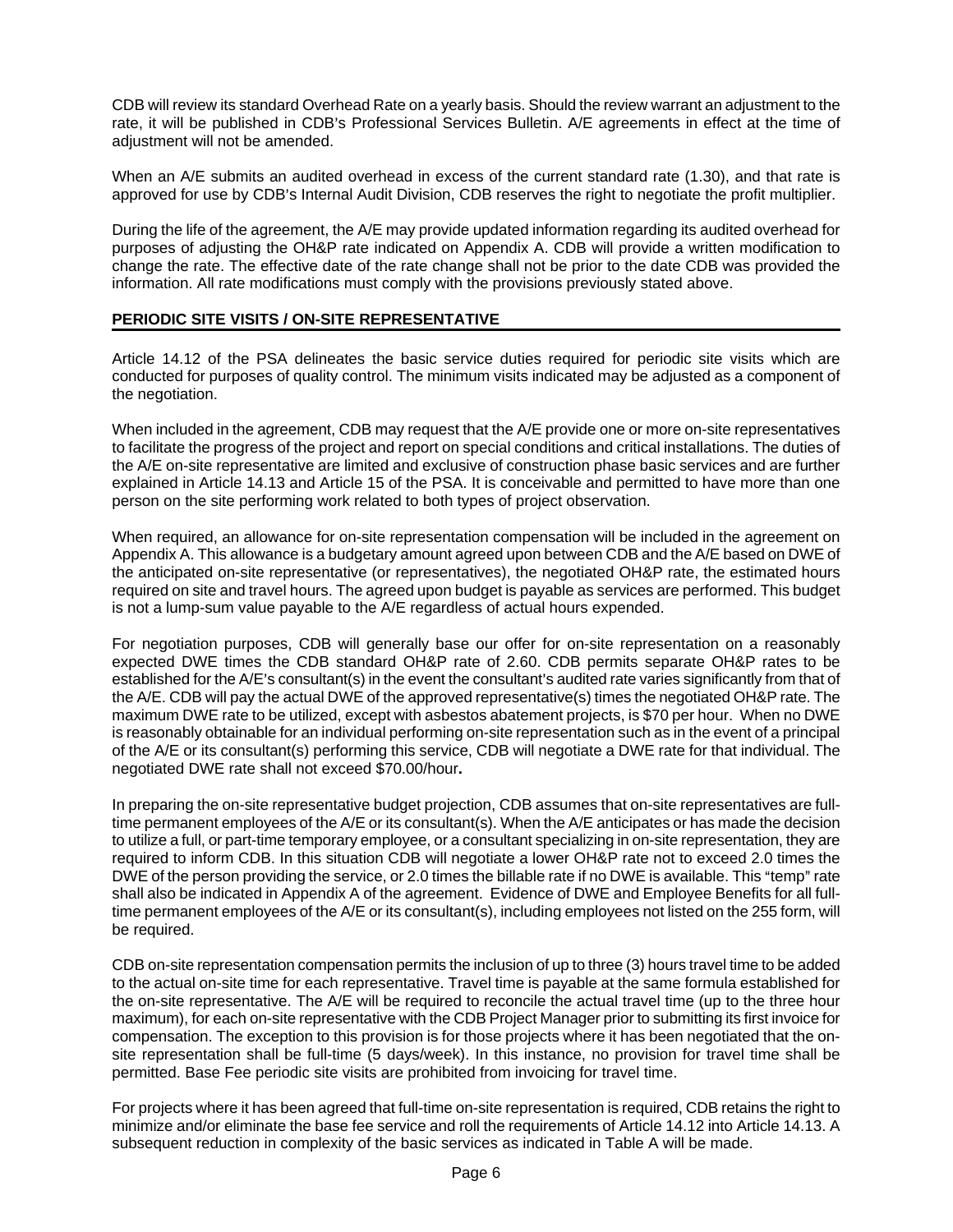Should the DWE rate of an approved on-site representative change during the life of the contract due to salary adjustments, the A/E shall be entitled to an equal adjustment of the billable rate for each individual affected. The A/E must submit evidence of the adjustment including the effective date, in writing to the CDB Project Manager no later than thirty (30) calendar days after the adjustment effective date. The adjustment shall take effect upon receipt of the notice of the adjustment and shall not be retroactive to any time on-site prior to the notification.

On-site representation compensation, including travel compensation is not payable at any time when principals or employees of the A/E or its consultant(s) are on-site performing basic fee services. This would include, but not be limited to, pay-progress meetings, substantial or final completion inspections, meetings and punch list completion reviews or, participation in any system performance testing, start-up and training meetings as required by Article 15.

#### **DETERMINING PROJECT CONSTRUCTION DURATION**

At the orientation meeting, the project team (CDB, Using Agency and A/E), will need to discuss and reach consensus on the construction duration of the project in order to complete the contractual project schedule on Appendix A of the agreement, and to assist in determining the budget for on-site representative reimbursement. Be sure to discuss as many factors as possible that will affect construction duration. The project construction budget alone, is not satisfactory in determining construction duration.

Discussions should be realistic and include; complexity of the project design, availability of the site, material procurement duration, season of construction start, and other mitigating circumstances.

#### **NON-ELIGIBLE REIMBURSABLE PROFESSIONAL SERVICE EXPENSES**

Non-eligible reimbursable expenses may include, but are not limited to, indirect cost items included in overhead. The items below are not available as a reimbursable expense on CDB contracts.

- 1. Consultants hired at the A/E's option to perform basic services required by contract.
- 2. Site surveying, where such is primary to the design effort.
- 3. Field verification of existing conditions prior to commencement of design.
- 4. Field verification or electronic conversion of existing drawings provided by CDB or Using Agency.
- 5. Review document printing, handling and postage, up to 10 sets per review.
- 6. Bid document printing and postage up to the number of sets specified in Appendix A of the agreement as well as handling and recording distribution of all bid sets.
- 7. Postage and handling including photocopying of project correspondence, contractor submittals, and documents issued for construction.
- 8. Record construction drawings.
- 9. Meals.
- 10. Lodging.
- 11. Mileage
- 12. Telephone/Cellular Phone/Pager/Answering Service Expense

#### **ELIGIBLE REIMBURSABLE PROFESSIONAL SERVICE EXPENSES**

Eligible reimbursable expenses may include, but are not limited to, direct cost items not included in overhead. Reimbursable expenses, when included in the agreement, are shown on Appendix A under item F. The items listed below are examples of expenses that are generally accepted as reimbursable in CDB contracts. This list is not intended to be all inclusive.

- 1. Sub-soil investigation (soil borings).
- 2. Design phase material and/or equipment testing.
- 3. Construction phase material testing. (Including site and quality control testing).
- 4. On-site representation (Budgeted separately on Appendix A)
- 5. Site Surveying, where such is secondary to the design effort (legal surveys, aerials, GIS).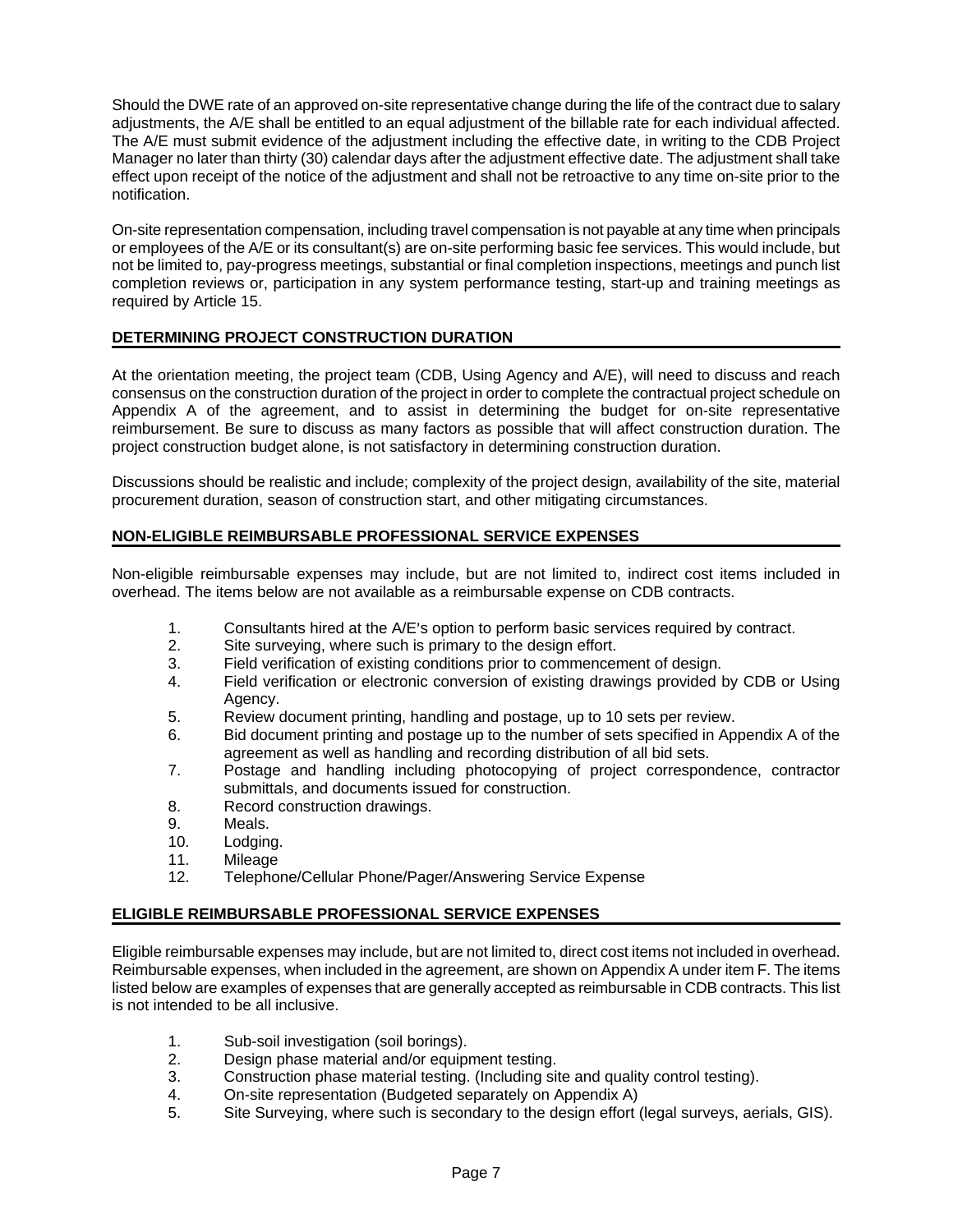- 6. Review documents in excess of ten (10) sets per review.
- 7. Bid document printing and postage for sets above what is indicated on Appendix A.
- 8. Record drawings provided on mylar film in addition to the requirements of Article 16.8. (Differential costs only are eligible).
- 9. PCM air samples and PLM bulk samples (asbestos projects).
- 10. Renderings and/or detailed presentation models.
- 11. Construction phase photography.
- 12. Roofing or Testing Contractor labor and materials to perform full-depth roof cuts during program analysis phase of roofing project.
- 13. Contractor assistance and/or equipment rental to facilitate site inspection work including invasive investigation.

#### **PRESENTATION RENDERINGS**

All renderings are to be presentation/display types intended to represent the constructed project based on the approved Design Development submittal and shall be issued matted and framed. Overall frame dimension not less than 22" x 28" nor greater than 30" x 42". Top and side mat shall not exceed 3". Bottom mat shall not exceed 4" and shall contain CDB logo, project title and location and A/E name/logo left to right. Glass shall be non-glare type. Medium may be computer generated full color graphic on high quality/resolution paper stock or full color watercolor on not less than 200# board. Oils, pencil/charcoal, colored markers or pen and ink are not acceptable.

Views shall be exterior unless otherwise directed by the CDB PM. A/E shall provide CDB PM with a maquette of the drawing for approval of color, medium and perspective view prior to submitting final rendering. Original renderings shall be submitted to CDB. Additional reproductions may be included for use by others as set forth in Appendix A.

#### **BIDDING DOCUMENTS REPRODUCTION EXPENSES**

CDB negotiations will be based on the guidelines set-forth in the table below. Printing and postage for all bid documents in excess of the quantity indicated on Appendix A of the Agreement will be a reimbursable. Handling expenses for all bid documents are not eligible for reimbursement.

|       | A/E Basic Services Fee | Qty. Of Non-Reimbursable Bid Sets |
|-------|------------------------|-----------------------------------|
|       | Under \$10,000         |                                   |
| Up to | \$25,000               | 1 to 5                            |
| Up to | \$75.000               | 6 to 15                           |
|       |                        | (Dependent upon project location) |
| Over  | \$75,000               | 16 to 30                          |
|       |                        | (Dependent upon project location) |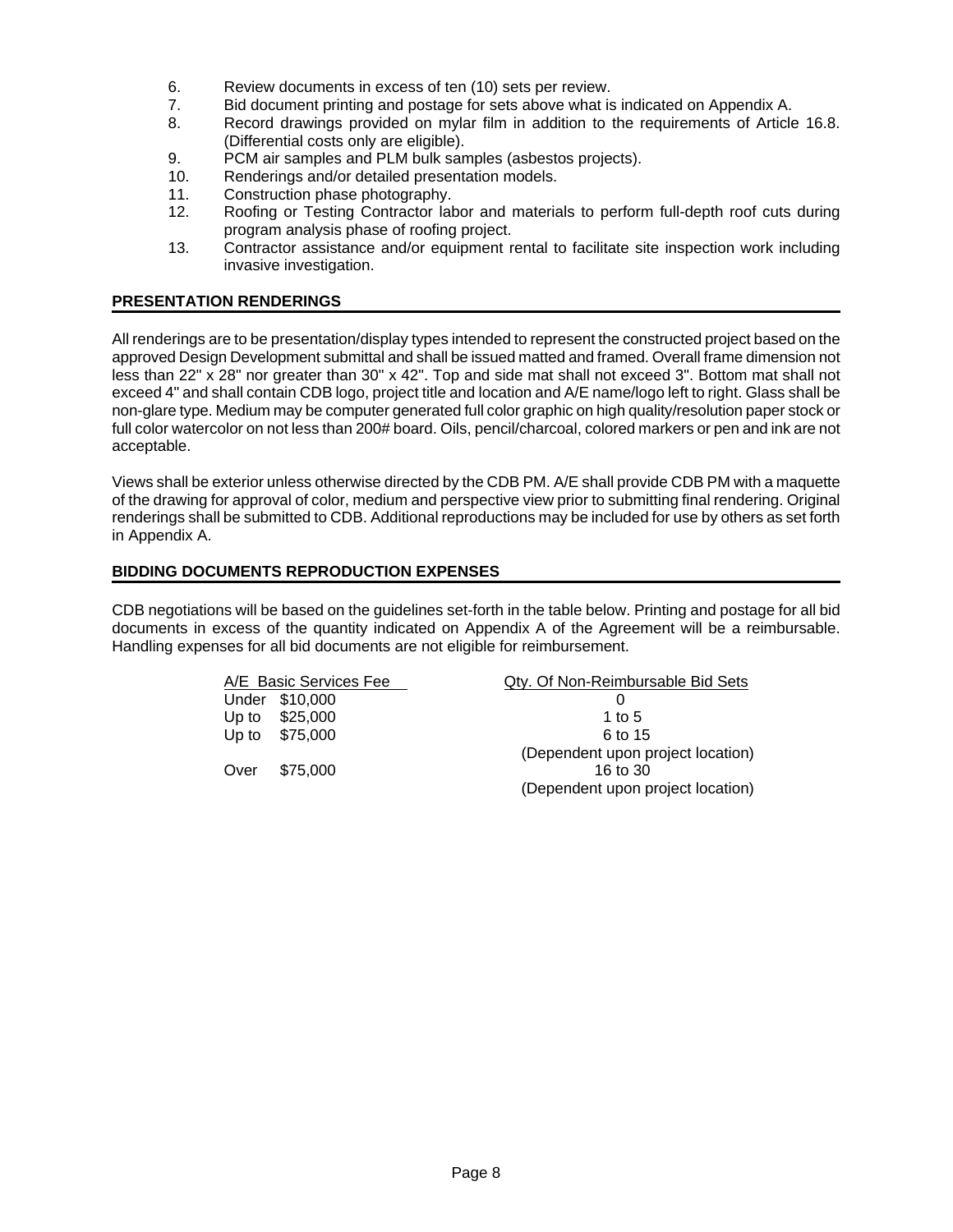#### **ASBESTOS PROJECT SAMPLE REIMBURSEMENT LIMITS (PCM / PLM / TEM)**

CDB has set limitations on certain reimbursables required on asbestos projects. These limits have been established through documentation of real costs as obtained directly from consultants in this industry and our many years of experience through hundreds of projects completed throughout the State of Illinois. Generally, deviations from these limits are not accepted. Rates indicated are inclusive of all equipment and supplies required to perform the work. Laboratory invoice must be attached to all requests for reimbursement.

- A. PCM Air Samples: Actual value of the laboratory invoice not to exceed \$10.00/sample. Air samples shall not exceed the requirements set forth in the CDB publication Project Manual Workbook for Asbestos, Lead, UST and PCB, most current edition.
- B. PLM Bulk Samples: Actual value of the laboratory invoice not to exceed \$10.00/sample. Bulk samples shall not exceed the requirements set forth in the CDB publication A/E Manual of Procedures for Statewide Asbestos Surveys, most current edition. All proposed sampling must be reconciled with CDB. In the event this procedure is not followed, CDB shall only pay for the samples it determines was necessary.
- C. Bulk sample analysis by TEM (Transmission Electron Microscopy) method (EPA/600/R-93/116) / Point Counting Samples: Actual value of the laboratory invoice not to exceed \$45.00 per sample for five (5) days or less turnaround on sample analysis.

Bulk sample analysis by TEM (Transmission Electron Microscopy) method (EPA/600/R-93/116) / for friable/non-friable materials: Actual value of the laboratory invoice not to exceed \$125.00 for five (5) days or less turnaround on sample analysis.

D. TEM Air Samples: Actual value of laboratory invoice not to exceed \$125.00/sample. Generally, reimbursable only in buildings subject to AHERA rules. (Subject to provisions of A. above).

All air samples are required to be read on-site during the abatement contractor's standard working hours. Additional time for on-site reading is not permitted. Additional reimbursement for reading off-site is also not permitted. This includes labor and travel expenses.

#### **ASBESTOS PROJECT ON-SITE REPRESENTATIVE COMPENSATION GUIDELINES**

The DWE values indicated below are the maximum eligible reimbursement for each type of representative. CDB will pay the actual DWE of each individual required up to these maximums times the agreed upon OH&P as indicated on Appendix A of the agreement.

The Air Sampling Technician (AST), shall have at minimum completed the N.I.O.S.H. 582 Course and successfully passed the exam. The AST is not required to be IDPH Licensed as an Air Sampling Professional (ASP). The duties of an AST are calibrating, locating and monitoring air sampling pumps only. An AST is not qualified to read air samples.

| <b>Asbestos On-site Representative</b> | <b>Maximum Allowable DWE</b> |
|----------------------------------------|------------------------------|
| Asbestos Project Manager (APM)         | \$22.00 / hour               |
| Air Sampling Professional (ASP)        | \$18,00 / hour               |
| Air Sampling Technician (AST)          | \$15.00 / hour               |
| APM/ASP (Combined)                     | \$27.00 / hour               |

## **TABLE A**

## **DIVISION OF BASIC SERVICES COMPENSATION**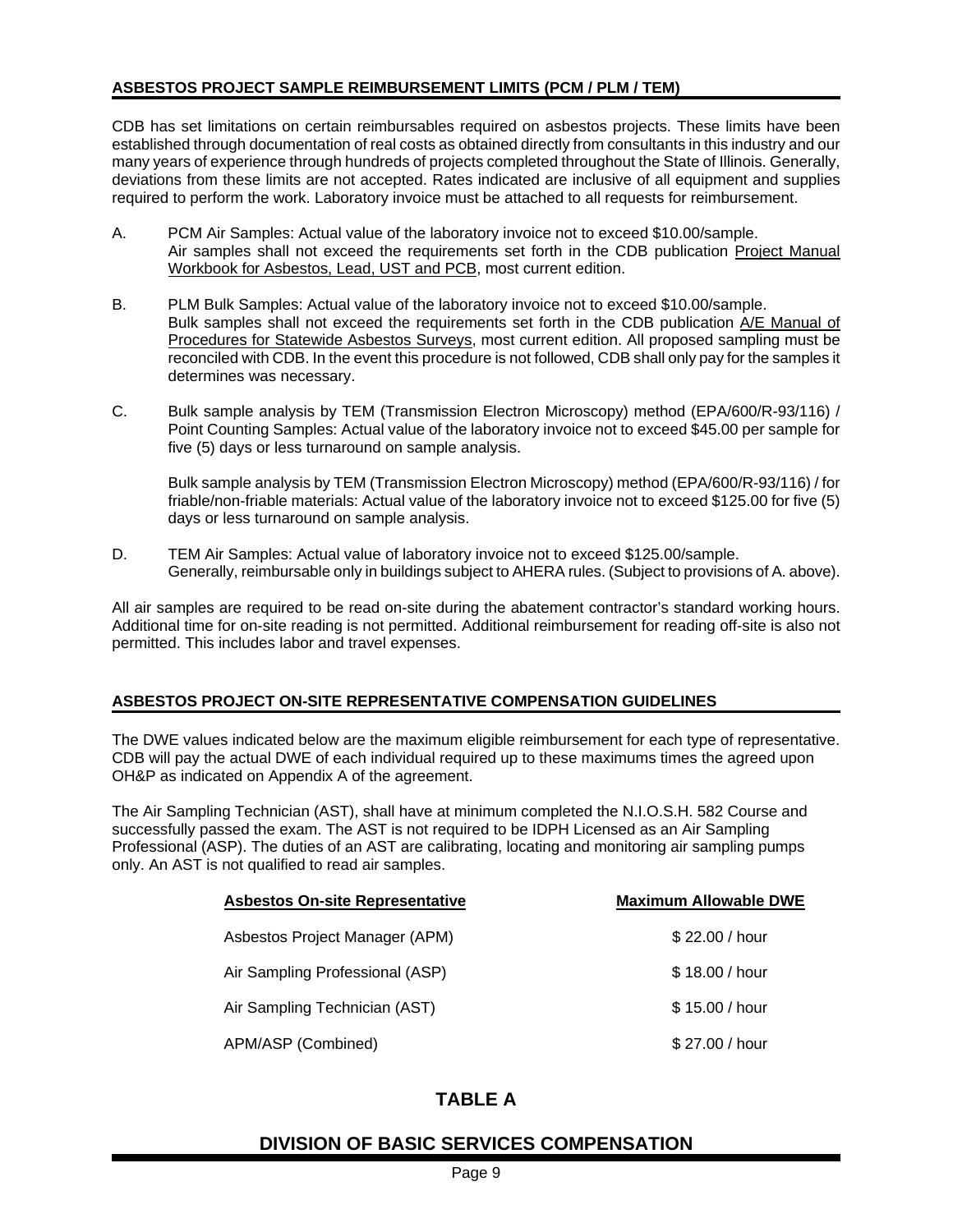This table generally illustrates the major tasks associated with the basic services described in the Professional Services Agreement. It is not intended to list every task required. Compensation values indicated reflect a percentage of the fee associated with the effort to perform the task for projects of average complexity regardless of classification. This table assumes projects that will be designed and bid as multiple construction contracts. The values indicated are not intended to be absolute. This table should be utilized as a guide to determine the scope and complexity of the basic services desired to meet the requirements of a specific project.

**Total % of Fee Basic Services Task % Per Task 20% PROGRAM ANALYSIS / SCHEMATIC DESIGN PHASE**  ORIENTATION MEETING 6.25 ANALYSIS OF PROJECT CONDITIONS & REQUIREMENTS: Site Investigation / Survey Existing Conditions 6.0 Program / Scope Review & Analysis with Using Agency/CDB 2.0 Regulatory Requirements / Code Analysis 0.5 Environmental Hazard Assessment (Remodeling Projects) 0.5 REPORT PREPARATION 1.0 STATEMENT OF PROBABLE CONSTRUCTION COST  $0.25$ PRESENTATION / PROGRAM ANALYSIS REVIEW MEETING  $1.5$ SCHEMATIC DESIGN STUDIES 3.0 Resolution of Building & Site Elements 2.5 Preliminary Investigation of Architectural/Structural/Civil/MEP Components 2.5 STATEMENT OF PROBABLE CONSTRUCTION COST  $0.5$ PRESENTATION / SCHEMATIC DESIGN REVIEW MEETING  $1.5$ 

#### **13% DESIGN DEVELOPMENT PHASE**

| <b>PREPARATION OF PRELIMINARY DESIGN DRAWINGS &amp; PROJECT MANUAL6.5</b> |     |
|---------------------------------------------------------------------------|-----|
| <b>FIX &amp; Illustrate all Major Materials/Equipment/Systems</b>         | 5.U |
| STATEMENT OF PROBABLE CONSTRUCTION COST                                   | 1.0 |
| PRESENTATION / DESIGN DEVELOPMENT REVIEW MEETING                          | 0.5 |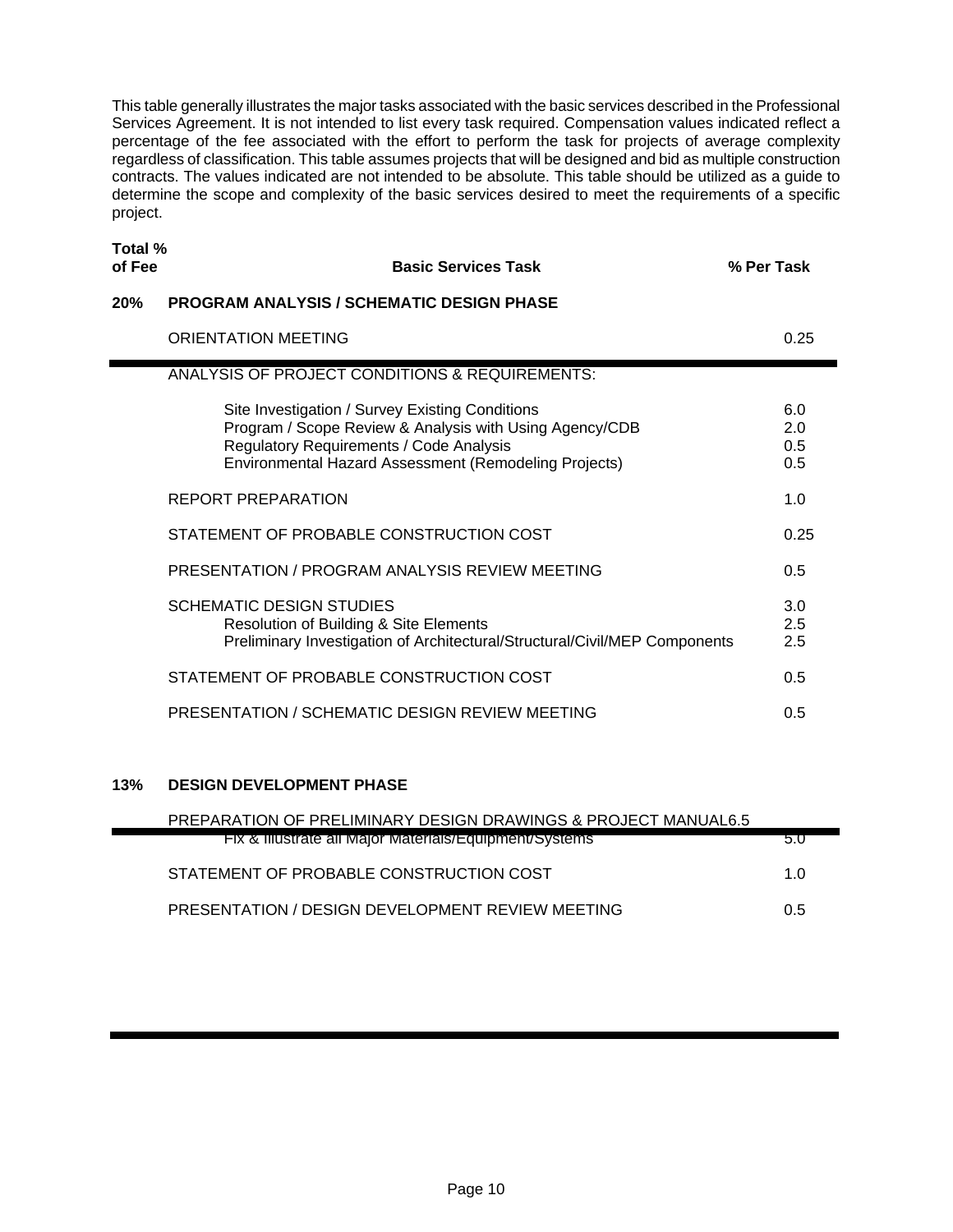## **34% BIDDING DOCUMENTS PHASE**

| WORKING DRAWINGS                                             |     | 20.0        |
|--------------------------------------------------------------|-----|-------------|
| <b>PROJECT MANUAL</b>                                        |     | 10.0        |
| RECONCILE LOCAL REGULATORY REQUIREMENTS                      |     | 1. $\Omega$ |
| PROGRESSIVE / FINAL STATEMENTS OF PROBABLE CONSTRUCTION COST |     | 2.0         |
| PRESENTATION / BIDDING DOCUMENT REVIEW MEETINGS              | 1.0 |             |

## **4% BIDDING PHASE**

| DOCUMENT PRINTING & DISTRIBUTION<br>Distribution Documentation & Submittals | 1.0<br>0.5 |
|-----------------------------------------------------------------------------|------------|
| PRE-BID CONFERENCE                                                          | 0.5        |
| RESPOND TO BIDDER'S INQUIRIES / ADDENDA                                     | 1 25       |
| ATTEND BID OPENINGS / PROVIDE BID ANALYSIS                                  | 0.5        |
| DISSEMINATE BID RESULTS                                                     | O 25       |

#### **22% CONSTRUCTION PHASE**

| BRAIFAT ALASFAUT BUASE                                    |     |
|-----------------------------------------------------------|-----|
| <b>COMMISSIONING</b>                                      | 2.5 |
| CHANGE ORDER PROCESSING                                   | 1.0 |
| <b>PAY MEETINGS &amp; PAYMENT PROCESSING</b>              | 5.0 |
| QUALITY CONTROL / OBSERVATION OF THE WORK                 | 5.0 |
| REVIEW & RESPOND TO CONTRACTOR'S SUBMITTALS AND INQUIRIES | 8.0 |
| PRE-CONSTRUCTION MEETING                                  | 0.5 |

## **7% PROJECT CLOSEOUT PHASE**

| PRELIMINARY INSPECTION & SUBSTANTIAL COMPLETION | 3.0         |
|-------------------------------------------------|-------------|
| FINAL INSPECTION & ACCEPTANCE                   | 1.5         |
| FINAL PAYMENT PROCESSING                        | 1. $\Omega$ |
| RECORD DRAWINGS                                 | 1. $\Omega$ |
| NINE MONTH INSPECTION                           | 0.5         |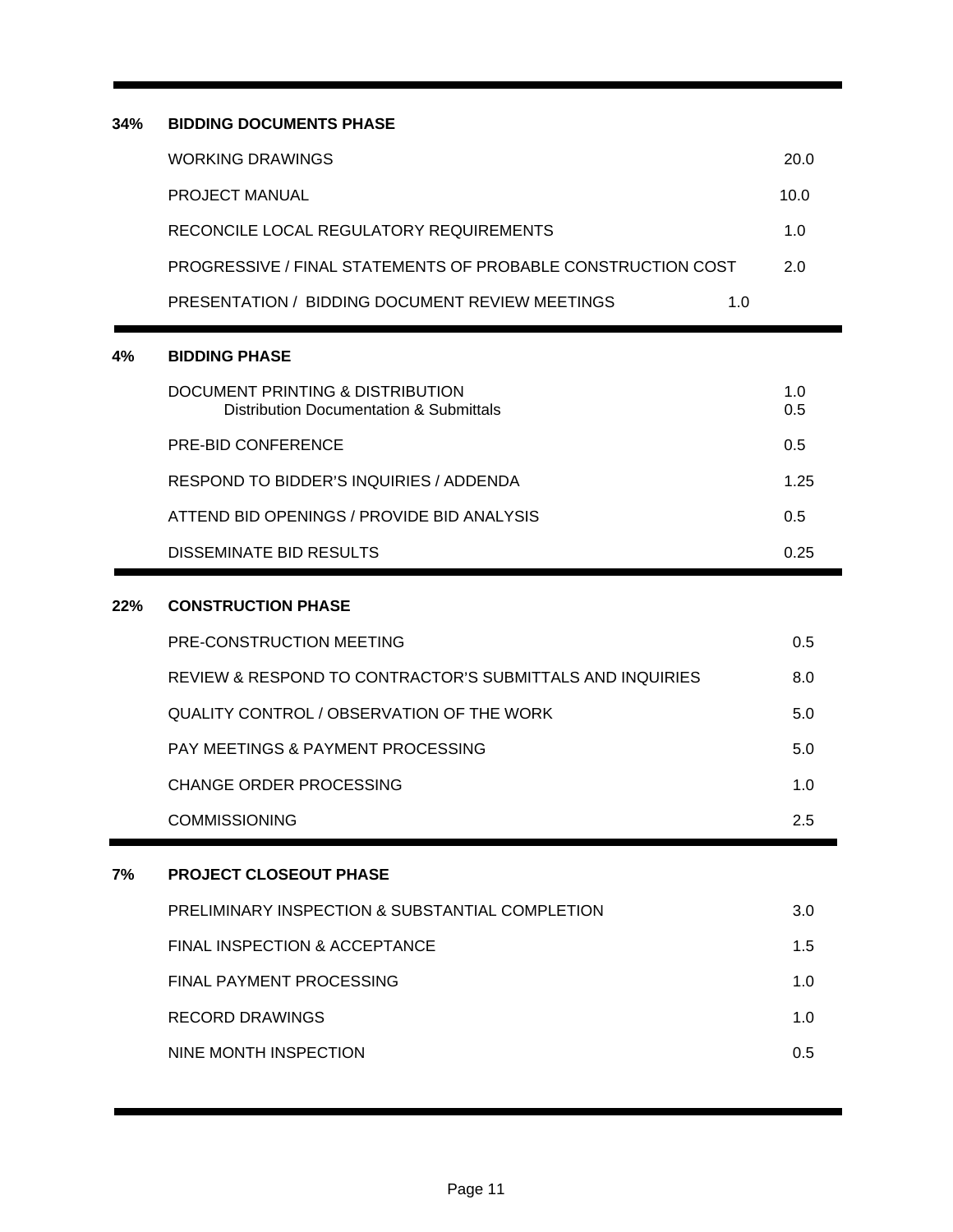# **TABLE B**

| <b>CONSTRUCTION</b>    | <b>GROUP 1R</b>  | <b>GROUP 2R</b>          | <b>GROUP 3R</b>  |
|------------------------|------------------|--------------------------|------------------|
| <b>COST BUDGET</b>     | FROM TO          | <b>FROM</b><br><b>TO</b> | <b>FROM TO</b>   |
| under \$100,000        | $10.76 - 16.16$  | $9.92 - 14.88$           | $8.12 - 13.92$   |
| \$200,000              | $10.16 - 15.26$  | $9.31 - 13.97$           | $7.58 - 13.00$   |
| \$300,000              | $9.65 - 14.49$   | $8.80 - 13.20$           | 7.12 - 12.21     |
| \$400,000              | $9.20 - 13.80$   | $8.34 - 12.52$           | $6.71 - 11.51$   |
| \$500,000              | $8.81 - 13.23$   | 7.96 - 11.94             | $6.37 - 10.92$   |
| \$700,000              | $8.36 - 12.56$   | $7.50 - 11.26$           | $5.97 - 10.23$   |
| \$900,000              | $8.04 - 12.06$   | $7.18 - 10.78$           | $5.67 - 9.73$    |
| \$1,000,000            | 7.93 - 11.91     | 7.08 - 10.62             | $5.58 - 9.57$    |
| \$1,250,000            | $7.76 - 11.66$   | $6.90 - 10.36$           | $5.43 - 9.31$    |
| \$1,500,000            | $7.63 - 11.45$   | $6.76 - 10.16$           | $5.31 - 9.10$    |
| \$1,750,000            | $7.50 - 11.26$   | $6.65 - 9.99$            | $5.20 - 8.91$    |
| \$2,000,000            | 7.40 - 11.12     | $6.54 -$<br>9.82         | $5.10 - 8.75$    |
| \$2,500,000            | 7.19 - 10.79     | $6.34 -$<br>9.52         | 4.91 - 8.43      |
| \$3,000,000            | 7.02 - 10.54     | $6.16 - 9.24$            | $4.76 -$<br>8.15 |
| \$5,000,000            | $6.54 - 9.82$    | $5.68 -$<br>8.52         | $4.33 -$<br>7.42 |
| \$7,000,000            | $6.22 - 9.34$    | $5.36 -$<br>8.06         | $4.04 -$<br>6.93 |
| \$9,000,000            | $6.04 -$<br>9.08 | $5.19 -$<br>7.79         | $3.89 -$<br>6.67 |
| \$10,000,000           | $6.00 -$<br>9.02 | $5.15 -$<br>7.73         | $3.85 -$<br>6.61 |
| \$15,000,000           | $5.87 - 8.81$    | $5.04 -$<br>7.56         | $3.76 - 6.45$    |
| \$20,000,000           | 8.62<br>$5.74 -$ | $4.93 -$<br>7.41         | $3.69 - 6.32$    |
| \$25,000,000           | $5.62 -$<br>8.44 | $4.84 -$<br>7.26         | $3.63 - 6.21$    |
| \$30,000,000           | $5.48 -$<br>8.22 | $4.72 -$<br>7.08         | $3.54 -$<br>6.07 |
| \$40,000,000           | $5.21 -$<br>7.83 | $4.50 -$<br>6.76         | $3.41 -$<br>5.84 |
| \$50,000,000           | $4.95 -$<br>7.43 | $4.30 -$<br>6.46         | $3.25 -$<br>5.58 |
| \$100,000,000 and over | $3.65 -$<br>5.49 | $3.22 -$<br>4.84         | $2.50 - 4.29$    |

## **REMODELING PROJECT CLASSIFICATION BASE FEE COMPENSATION RANGE**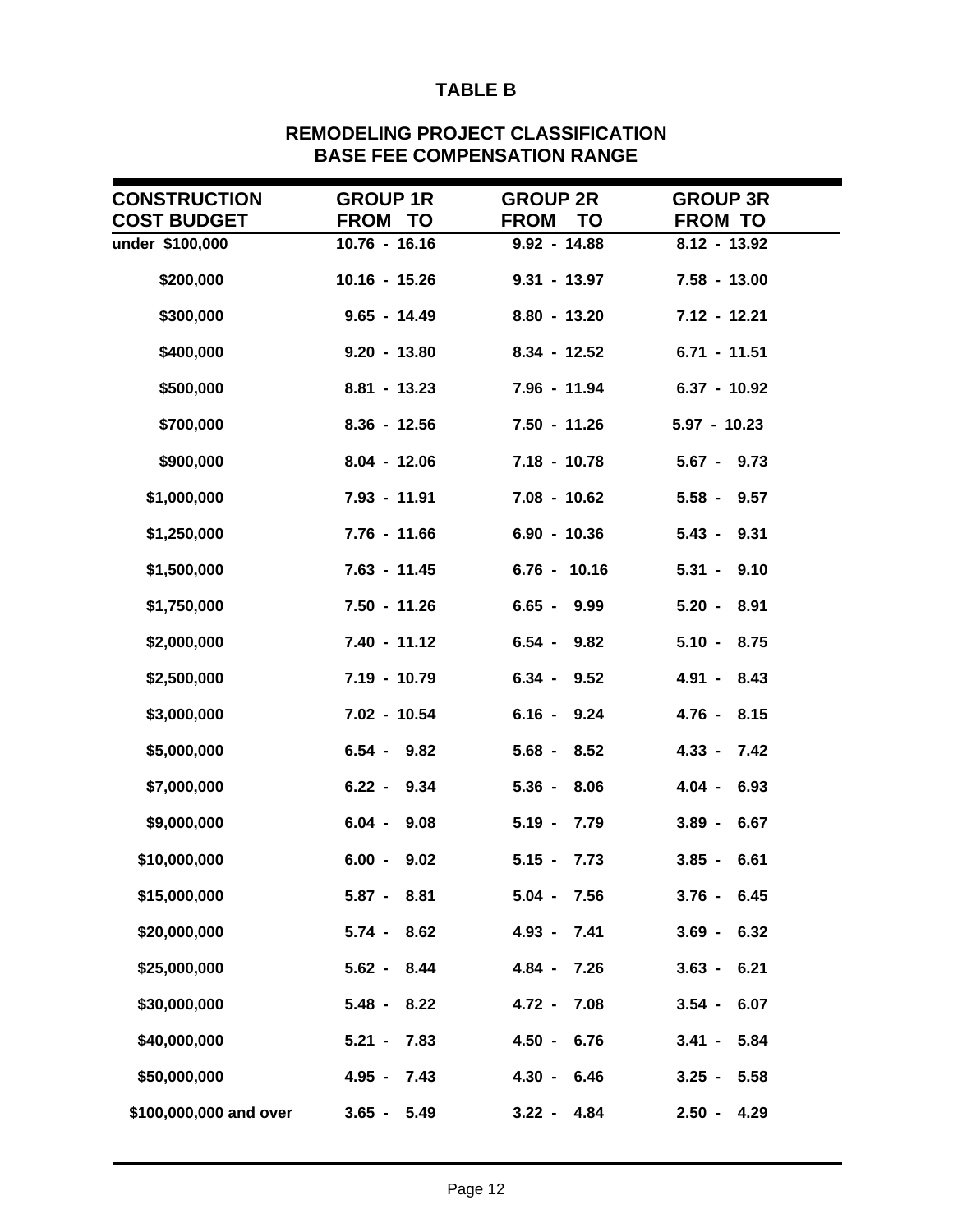# **TABLE C**

|       | <b>CONSTRUCTION</b><br><b>COST BUDGET</b> | <b>GROUP 1N</b><br><b>FROM TO</b> | <b>GROUP 2N</b><br><b>FROM TO</b> | <b>GROUP 3N</b><br><b>FROM TO</b> |  |
|-------|-------------------------------------------|-----------------------------------|-----------------------------------|-----------------------------------|--|
| under | \$100,000                                 | 10.59 - 15.89                     | $9.75 - 14.63$                    | 7.99 - 13.70                      |  |
|       | \$200,000                                 | $9.99 - 14.99$                    | $9.15 - 13.73$                    | 7.46 - 12.78                      |  |
|       | \$300,000                                 | $9.48 - 14.22$                    | $8.64 - 12.96$                    | 6.99 - 11.99                      |  |
|       | \$400,000                                 | $9.03 - 13.55$                    | $8.19 - 12.29$                    | $6.59 - 11.30$                    |  |
|       | \$500,000                                 | $8.65 - 12.99$                    | 7.80 - 11.72                      | $6.26 - 10.72$                    |  |
|       | \$700,000                                 | $8.21 - 12.33$                    | $7.36 - 11.06$                    | $5.86 - 10.05$                    |  |
|       | \$900,000                                 | 7.89 - 11.85                      | $7.05 - 10.59$                    | $5.57 - 9.55$                     |  |
|       | \$1,000,000                               | 7.79 - 11.69                      | $6.95 - 10.43$                    | $5.48 -$<br>9.40                  |  |
|       | \$1,250,000                               | 7.62 - 11.44                      | $6.77 - 10.17$                    | $5.33 -$<br>9.14                  |  |
|       | \$1,500,000                               | 7.49 - 11.25                      | $6.64 - 9.98$                     | $5.21 - 8.94$                     |  |
|       | \$1,750,000                               | 7.36 - 11.06                      | $6.53 - 9.81$                     | $5.10 - 8.74$                     |  |
|       | \$2,000,000                               | 7.27 - 10.91                      | $6.42 -$<br>9.64                  | $5.01 -$<br>8.59                  |  |
|       | \$2,500,000                               | 7.06 - 10.60                      | $6.22 - 9.34$                     | 4.83 - 8.27                       |  |
|       | \$3,000,000                               | 6.89 - 10.35                      | $6.04 -$<br>9.08                  | $4.67 - 8.00$                     |  |
|       | \$5,000,000                               | $6.42 - 9.64$                     | $5.57 - 8.37$                     | $4.25 -$<br>7.29                  |  |
|       | \$7,000,000                               | $6.11 -$<br>9.17                  | $5.27 - 7.91$                     | $3.97 -$<br>6.80                  |  |
|       | \$9,000,000                               | $5.94 -$<br>8.92                  | $5.09 - 7.65$                     | $3.82 -$<br>6.55                  |  |
|       | \$10,000,000                              | $5.90 -$<br>8.86                  | $5.05 -$<br>7.59                  | $3.78 -$<br>6.48                  |  |
|       | \$15,000,000                              | $5.76 -$<br>8.66                  | $4.94 -$<br>7.42                  | 6.33<br>$3.69 -$                  |  |
|       | \$20,000,000                              | $5.64 -$<br>8.48                  | $4.84 -$<br>7.28                  | 6.20<br>$3.62 -$                  |  |
|       | \$25,000,000                              | $5.52 -$<br>8.28                  | $4.75 -$<br>7.13                  | 6.10<br>$3.56 -$                  |  |
|       | \$30,000,000                              | 8.07<br>$5.37 -$                  | $4.63 -$<br>6.95                  | $3.48 -$<br>5.96                  |  |
|       | \$40,000,000                              | $5.12 -$<br>7.68                  | $4.42 -$<br>6.64                  | 5.73<br>$3.34 -$                  |  |
|       | \$50,000,000                              | $4.86 -$<br>7.30                  | 4.22 - 6.34                       | $3.19 -$<br>5.48                  |  |
|       | \$100,000,000<br>and over                 | $3.59 -$<br>5.39                  | $3.16 -$<br>4.74                  | $2.46 -$<br>4.21                  |  |

# **NEW CONSTRUCTION PROJECT CLASSIFICATION BASE FEE COMPENSATION RANGE**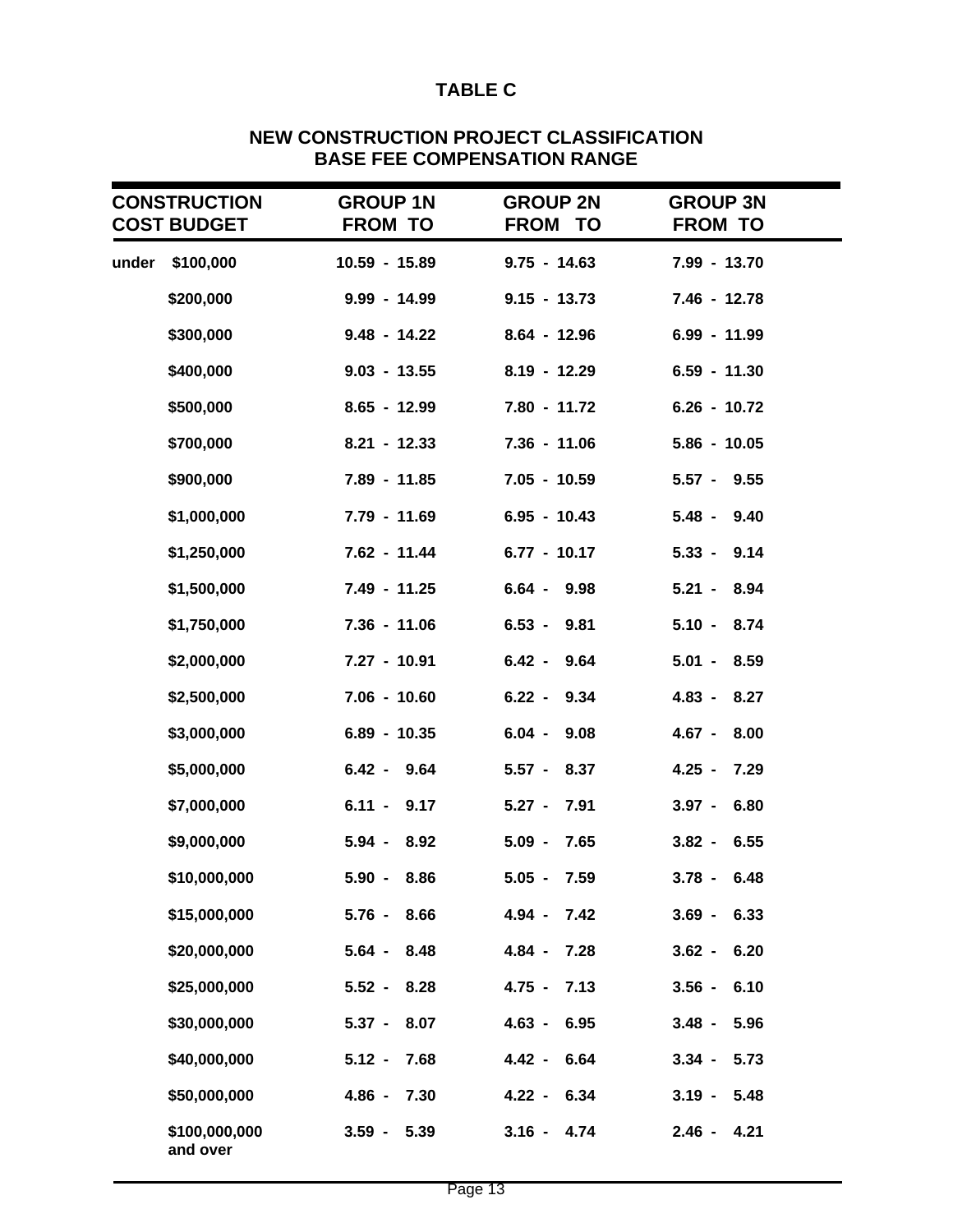# **TABLE D**

# **PROJECT TYPES REMODELING CLASSIFICATION**

| <b>GROUP I</b>                                                                                                                                       | <b>GROUP II</b>                                                                                                                                                                                                                                                                                                                                                                                                                                                                                                           | <b>GROUP III</b>                                                                                                                                                                                                                                                                                                                                                       |
|------------------------------------------------------------------------------------------------------------------------------------------------------|---------------------------------------------------------------------------------------------------------------------------------------------------------------------------------------------------------------------------------------------------------------------------------------------------------------------------------------------------------------------------------------------------------------------------------------------------------------------------------------------------------------------------|------------------------------------------------------------------------------------------------------------------------------------------------------------------------------------------------------------------------------------------------------------------------------------------------------------------------------------------------------------------------|
| <b>Historic Restoration</b><br><b>Sewage Treatment Facilities</b><br><b>Boiler Conversion</b><br><b>Physical Plants</b><br><b>Steam Distribution</b> | <b>Building Mechanical / Electrical</b><br>Systems<br>Fire Alarm Systems<br><b>Emergency Generator/UPS</b><br>Systems<br><b>Energy Management</b><br>Systems<br><b>Locking Systems</b><br><b>Security Systems</b><br><b>Water Supply Systems</b><br>Waste & Vent Systems<br><b>Cooling Systems</b><br>Air Handling Systems<br>Laboratories<br><b>Site Utilities</b><br><b>Water Treatment Systems</b><br><b>Shower/Toilet Rooms</b><br><b>Electric Feeder Cables</b><br><b>Electric Distribution Systems</b><br>Elevators | <b>Windows and Doors</b><br>Roofing<br>Tuckpointing<br>Waterproofing<br>Paving<br>Exterior/Interior Finishes & Trim<br>Asbestos Abatement<br>Lead Abatement<br><b>UST Removal</b><br>Intercom Systems<br>Fire Suppression/Sprinkler<br>Systems<br>Carpeting<br><b>Structures Demolition</b><br><b>Re-Tube Boilers</b><br><b>ADA/Life Safety Compliance</b><br>Upgrades |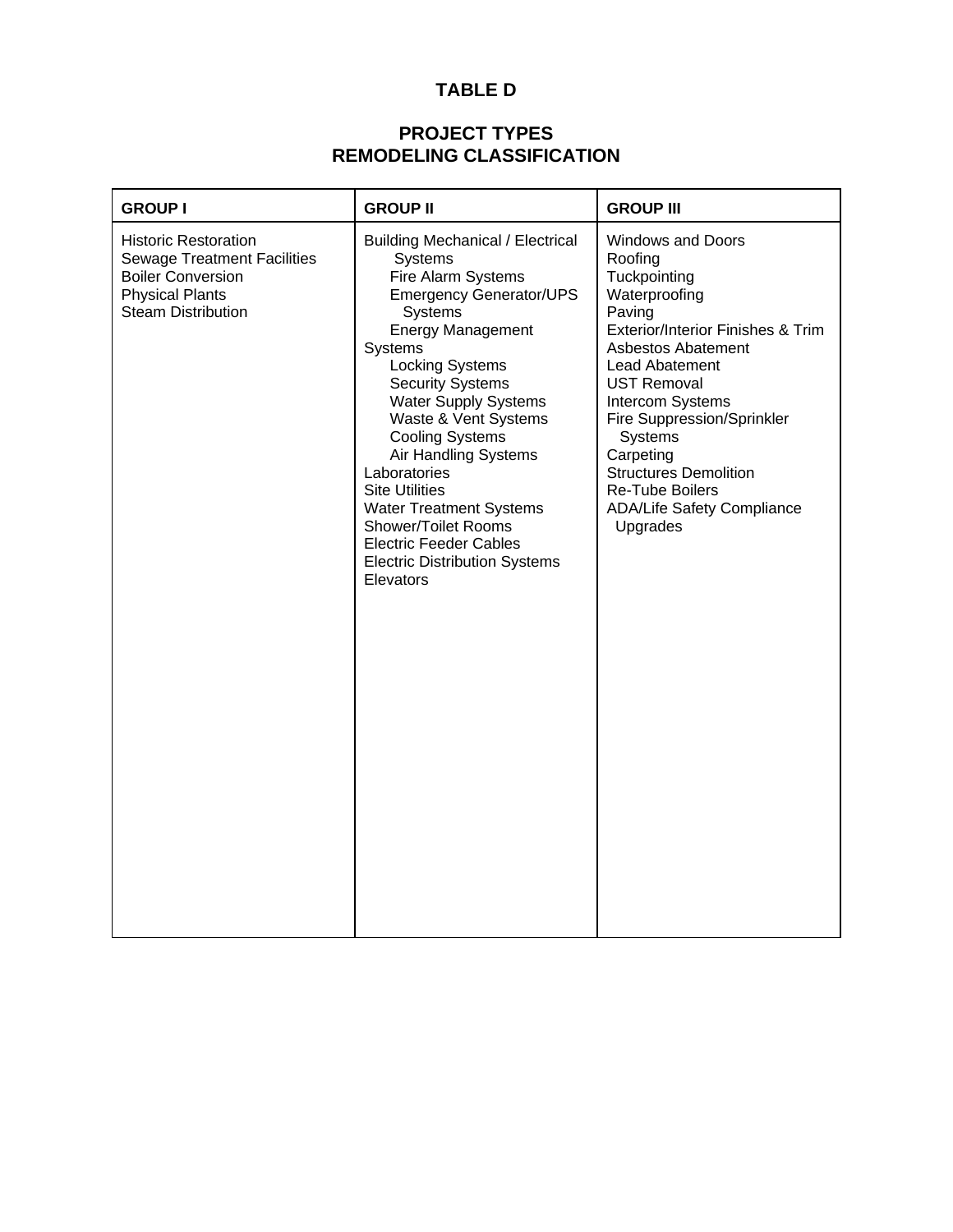# **TABLE E**

## **PROJECT TYPES NEW CONSTRUCTION CLASSIFICATION**

| <b>GROUP I</b>                                                                                                                                                                                                                                                                                                                                                                                                                                               | <b>GROUP II</b>                                                                                                                                                                                                                                                                                                                                                                                                                                                                                                                                                                                                                                                                                                                                                                                                                                                                                                                                                                   | <b>GROUP III</b>                                                                                                                                                                                                                                                                                                                                                                                                                                                                                                                                                                                                                                                                                  |
|--------------------------------------------------------------------------------------------------------------------------------------------------------------------------------------------------------------------------------------------------------------------------------------------------------------------------------------------------------------------------------------------------------------------------------------------------------------|-----------------------------------------------------------------------------------------------------------------------------------------------------------------------------------------------------------------------------------------------------------------------------------------------------------------------------------------------------------------------------------------------------------------------------------------------------------------------------------------------------------------------------------------------------------------------------------------------------------------------------------------------------------------------------------------------------------------------------------------------------------------------------------------------------------------------------------------------------------------------------------------------------------------------------------------------------------------------------------|---------------------------------------------------------------------------------------------------------------------------------------------------------------------------------------------------------------------------------------------------------------------------------------------------------------------------------------------------------------------------------------------------------------------------------------------------------------------------------------------------------------------------------------------------------------------------------------------------------------------------------------------------------------------------------------------------|
| Art Galleries/Exhibit Halls<br>Auditorium/Performance<br>Theater<br>Clean Rooms<br><b>Communications Building</b><br><b>Complex Engineering Projects</b><br><b>Developmental Centers</b><br><b>Extended Care Facilities</b><br><b>Fish Hatcheries</b><br><b>Heating/Cooling Plants</b><br>Hospitals<br>Laboratories<br>(Production & Research)<br><b>Maximum Security Correctional</b><br><b>Facilities</b><br>Museums<br><b>Sewage Treatment Facilities</b> | Armories<br><b>College Classroom Facilities</b><br>Computer Room/Labs<br><b>Concession Buildings</b><br><b>Convention Facilities</b><br>Courthouses<br>Day Care Facilities<br><b>Dietary Facilities/Kitchens</b><br>/Cafeterias<br>Dormitories<br><b>Firing Ranges</b><br><b>Floating Docks</b><br>Gymnasium/Recreational<br><b>Facilities</b><br><b>High Voltage Electrical</b><br>Service/Distribution<br><b>Laundry Facilities</b><br>Libraries<br><b>Medical Office Facilities &amp;</b><br>Clinics<br><b>Medium Security Correctional</b><br><b>Facilities</b><br><b>Office Buildings</b><br><b>Police Stations</b><br>Schools;<br>Elementary<br>Secondary<br>Vocational<br>Sight, Hearing, & Physically<br>Impaired<br>Science Labs (Teaching)<br><b>Shower Buildings</b><br><b>Stadiums</b><br><b>Transportation Terminals</b><br>Visitors/Interpretive Centers<br><b>Water Treatment Facilities</b><br><b>Water Control Structures</b><br><b>Recreational Ponds/Lakes</b> | Apartments<br><b>Cold Storage Facilities</b><br>Hangers<br><b>Parking Structures</b><br>Simple/Repetitive Garages<br><b>Service Garages</b><br>Minimum Security Correctional<br><b>Facilities</b><br>Shop & Maintenance Buildings<br>Warehouses<br><b>Pre-Engineered Structures</b><br><b>Guard Towers</b><br>Site work;<br>Water<br>Sewers<br>Roads<br>Fences<br>Walks<br>Parking Lots<br><b>Park Trails</b><br>Landscaping<br>Signage<br>Playground equipment<br><b>Single Family Residences</b><br>Site Lighting<br><b>Vault Toilets</b><br><b>Park Shelters</b><br><b>Historical Monuments</b><br><b>Fuel Storage Tanks</b><br><b>Water Towers</b><br><b>Fixed Piers</b><br><b>Boat Ramps</b> |